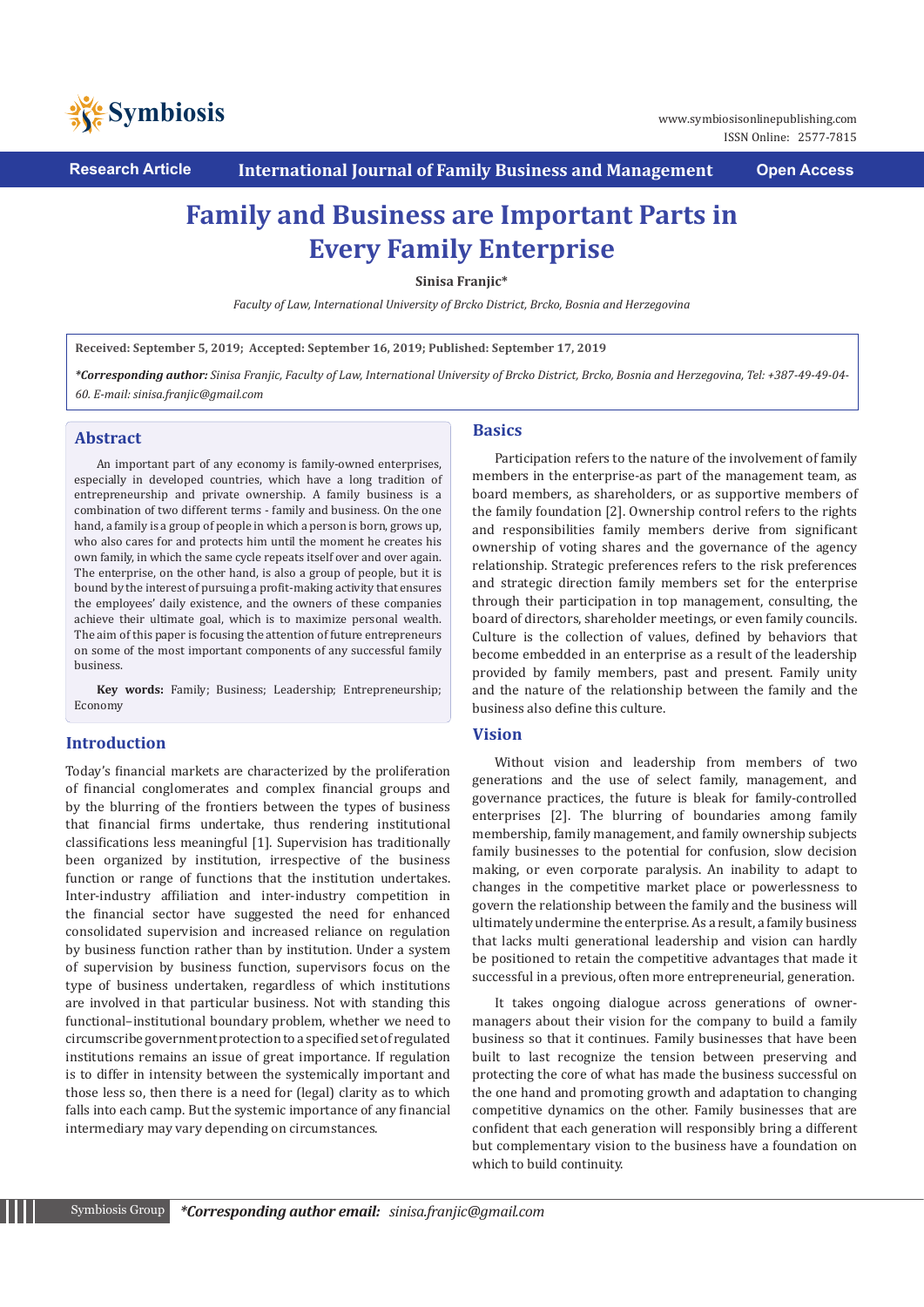Leadership can be defined as the process of influencing the activities of an organized group in its efforts towards goal setting and goal achievement [3]. In family businesses leadership concerns two areas to which every leader addresses its forces: family and firm. How the family business leaders behave is the outcome of the forces exerted by these two areas, both of positive value. Moreover, considering that, in family firms, leadership is more transformational than it is in non-family firms, we can assume that many of the features traditionally assigned to family firms may be the consequence of a similar action and behaviour linked to the idea of transformational leadership that family firm leaders exert. Many of these features, that have been considered strong points by the literature on family firms, are of a cultural nature, and transformational leaders generally have an important part in creating and developing the set of values and all the other elements that describe the culture itself. Besides this, leadership in family business remains transformational regardless of the family generation which runs it.

The family business vision statement is the family and its stakeholders' shared agreement on a desired future state, as defined by their values [4]. The family's vision expresses a shared commitment to the business and family's future success. It is what they want to become by working together. The vision statement is anchored in the future, usually five to ten or more years ahead, and includes a vivid description of the positive outcomes expected. Visions call for action and are inclusive so that they invite commitment from the entire organization.

#### **HR**

HR (Human Resources) can and should be a strategic partner within the firm, rather than just a transaction-focused administrative function [5]. Despite the potential value of HR, too many firms fail to use this function strategically, relegating it to an administrative and/or policing role, with a focus on the nuts and bolts of the employee experience or the perfunctory enforcement of routine policies. As such, HR becomes more like a metaphorical finger-wagging librarian than a trusted, value-generating partner. These firms are missing out on potentially larger opportunities for creating value on multiple dimensions or at the very least for involving HR when dealing with complex employee-related and cultural issues. There is mounting evidence for the strategic value of HR—both the people and the systems/ processes involved. One piece is the rise of the CHRO, or chief human resources officer.

## **Employment**

Families that appreciate the utility of family meetings are, sooner or later, candidates for policies spelling out family participation, particularly the form of participation closest to the heart of a family-controlled business-company employment [2]. By the time a family company is in its second or third generation, the number of potential family candidates can be overwhelming to employment based on merit.

Family employment policies, including promotion practices, need to be written down and communicated to create greater clarity, transparency and asense affair play. Employment policies

speak loudly to the principle of equal opportunity. Whereas the importance of these policies to family members is obvious, family employment and promotion practices are also of great concern to nonfamily managers seeking employment in family-owned and family-controlled companies. Second, third and fourthgeneration family firms need highly capable nonfamily managers, who are critical to successfully running and governing a family business. Communicating anything less than equality in career opportunities to potential and current key nonfamily managers will result in losing them to more meritocratic employers.

#### **Shareholders**

Cash flow or earnings before interest, taxes, depreciation and amortization (EBITDA), net earnings, earnings growth rates, and debt/equity and debt/asset ratios are therefore important elements of the financial scorecard of a family enterprise [2]. Managers, on the other hand, tend to be more concerned with market share, competitors, growth and their own compensation and career opportunities. Their scorecards often reflect this bias by focusing more on revenues, sales growth, and market-share numbers, sometimes to the detriment of profitability and healthy profit margins. But it is profit that drives both shareholder value creation and the possibility of other shareholder returns, like dividends.

Family shareholders expecting to fulfill their responsibility of aligning management interests with shareholder priorities and holding management accountable need a thorough understanding of financial statements. They need to be able to make sense of what the numbers say about the firm and its competitiveness. Financial literacy is, therefore, essential knowledge for every shareholder, not just the ones active in the management of the company. Without it, the desirable alignment of management and shareholders is at risk. Without it, family-business shareholders can easily become just as indifferent or impatient, fickle, and greedy as investors on Wall Street. The latter, aided by analysts and the media, often pressure well-managed publicly traded companies into short-term thinking. Family shareholders inactive in the business, with little understanding of management and the time cycles involved in new strategies or new investments, can hamper the effective operation of a family-controlled business. They can bring about significant erosion of the founding culture, which valued the role of hard work and patient capital and understood the benefits of owner–manager alignment.

#### **Board**

Acommon conception about family business throughout the world holds that the first generation builds the business and later generations harvest the business rather than reinvesting for longterm success [6]. None the less, many family businesses strive to achieve a lasting legacy. A strong, independent board of directors is one tool to strengthen the business. But, the board alone cannot ensure survival. A supportive family ownership group, organized to work in support of the board and the business, is crucial as well. As the shareholder base expands and becomes more diverse over time, ensuring healthy shareholder relations becomes more important and more complicated. Harnessing the power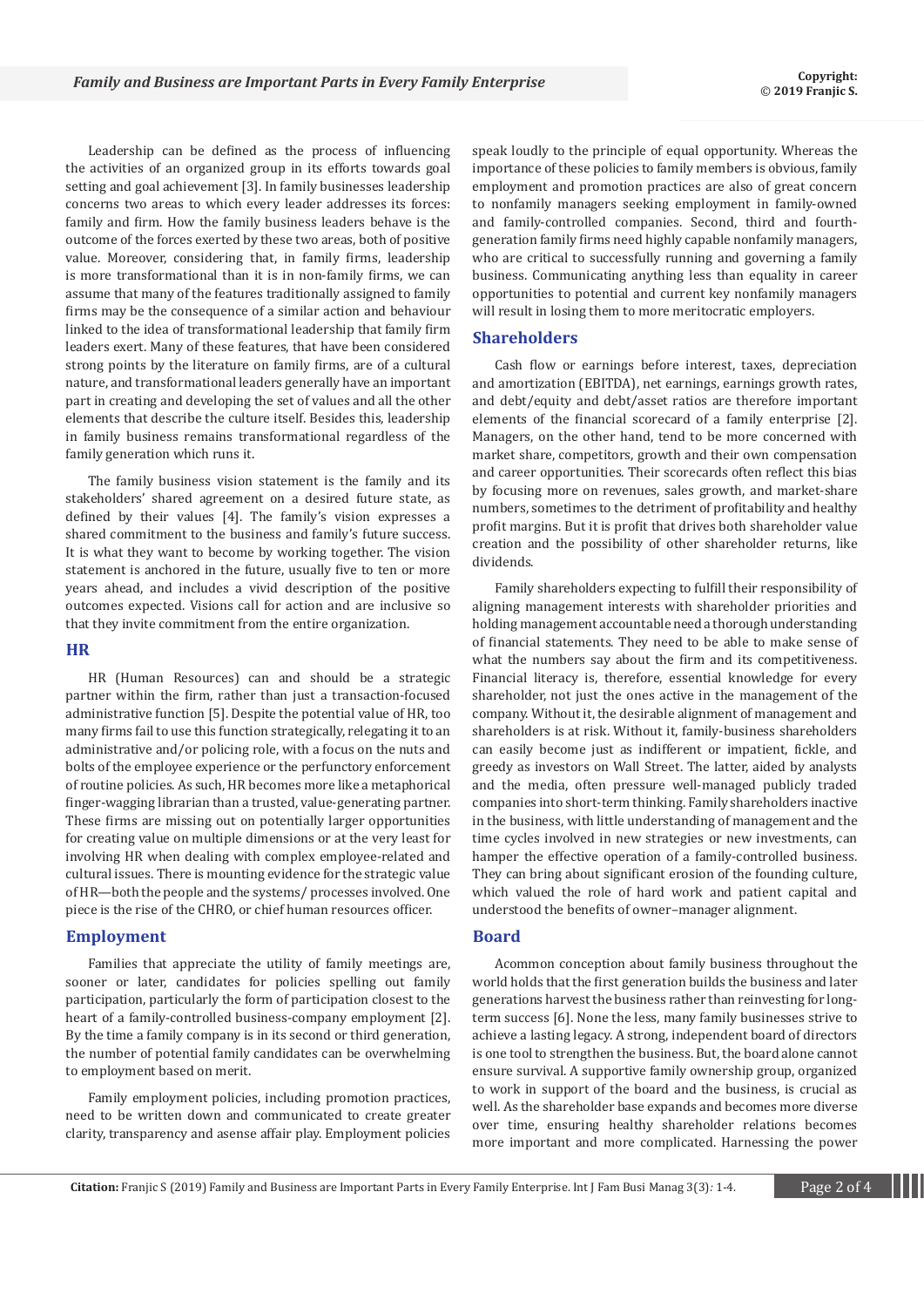of a cohesive, committed family shareholder base provides great strength to a company. Conversely, managing disparate family interests can sap management energy and distract the CEO from pressing business issues. And while an effective independent board can be of great help in perpetuating the family business, directors must enjoy the trust of family shareholders and communicate well with them to exercise needed creativity and insight.

# **Wealth management**

Wealth management services for clients who are entrepreneurs or hold quotas or shares in family-owned firms (private companies) have some very particular features as regards investment or asset management [7]. As a matter of fact, wealth management providers have to take into consideration two aspects of this type of clientele. On the one hand, an entrepreneur and his/her family or an entrepreneurial families are considered to be individuals with their own assets and annual income flows which must be optimized according to the established principles of asset management. On the other hand, however, the source of the income flows is closely linked to the management of the company and a large part of the entrepreneur's wealth is invested in the company itself. These characteristics raise particular problems in terms of optimizing the client's wealth.

This particular aspect has always had and continues to have considerable influence on those providing advisory services to entrepreneurs and entrepreneurial families. When financial intermediaries realized that this type of clientele presented some rather unusual features they began to gradually change their private banking activities. Although these activities initially focused mainly on managing the financial assets of high or very high net worth individuals, irrespective of the source of their wealth, they gradually turned into highly personalized services. This involved switching from an approach based on "financial" private banking to a broader one based on the management of the client's overall assets i.e. "wealth management". The search for a new role also meant segmenting the high or very high net worth clients even more and identifying groups of clients – including entrepreneurs and their respective families – with diversified needs due to the different source of their income or assets portfolio.

### **International Business**

In the European Union, family enterprises represent, depending on the country, 60–90% of economic activities and are responsible for two thirds of GDP and workplaces [8]. In the mid-1990s, in the USA, family firms were over 90% of the total and produced more than half of the goods and services; moreover, a third of the "Fortune 500" enterprises (i.e. the largest and richest enterprises in the country) were controlled by one family or by the founder family that took part in the business management. But the most important thing is that these enterprises tended to create better outcomes and advance more rapidly than the average of the executively managed competitors (non-family members). Besides Europe, also in the developing countries, family enterprises give a valuable contribution to economic development, because their cultural, political and economic situation isn't mature for industrial structures of managerial type. In fact, in many of those areas, Africa, Middle East, most of Southern Asia and South America, family firms are the hope for economic start-up, seeing that they add safety and human resources. So, both West and East seem more inclined to a "community" idea of enterprise, biologically identified with the entrepreneur and his family as the main source of the resources needed by the business.

International treaties have long occupied a special place in global economic affairs, especially in trade matters [9]. Part of their popularity lies in their overt democratic trappings: unlike customary law, where international law is deducted from the consistent practice of states, treaties specifically memorialize agreement between countries and often require approval by national legislatures. As a result, treaties are not only able to express commitments in more precise terms than customary international law, but they are also imbued with legitimacy and imply the 'consent of the governed'.

As species of 'hard law' that is, as recognized sources of international law treaties are additionally viewed as especially well positioned to address what can be considered the distributive challenges inherent to international trade. Trade, like many areas of international economic law, is not always an area in which agreement can be reached between parties and sustained. To the extent to which they open barriers to goods and services, trade agreements inherently involve a redistribution of wealth or market share to more efficient industries. As a result, where markets are opened, some businesses will find themselves potentially losing market share to new, more efficient competitors and will lobby their national government to backpedal on liberalization efforts even if consumers benefit from lower-priced goods and services. Trade liberalization is, as a result, an inherently fragile activity, and is difficult to achieve on a sustained level even where countries express their intent to liberalize markets and open their borders to one another's goods.

#### **International Payment**

The expressions 'documentary credit' and 'letter of credit' are used interchangeably to refer to the most frequent and most secure facility for financing international trade [10]. The security aspect of a documentary credit rests upon the fact that it represents an undertaking by the bank issuing the documentary credit at the request of its customer (usually the buyer of goods) to pay the beneficiary (usually the seller of goods), a specified amount on condition that the beneficiary presents to the bank stipulated documents. These documents evidence, among other things, the shipment of goods within a prescribed period of time. The bank thus acts as an intermediary between the buyer and the seller, satisfying the competing interests between them, and removes the risk of each party to the commercial transaction. While the bank guarantees payment to the seller for the goods, it protects the buyer by ensuring that no payment is made to the seller until the latter has shipped the goods, delivered the relevant documents, and otherwise complied with the prescribed conditions.